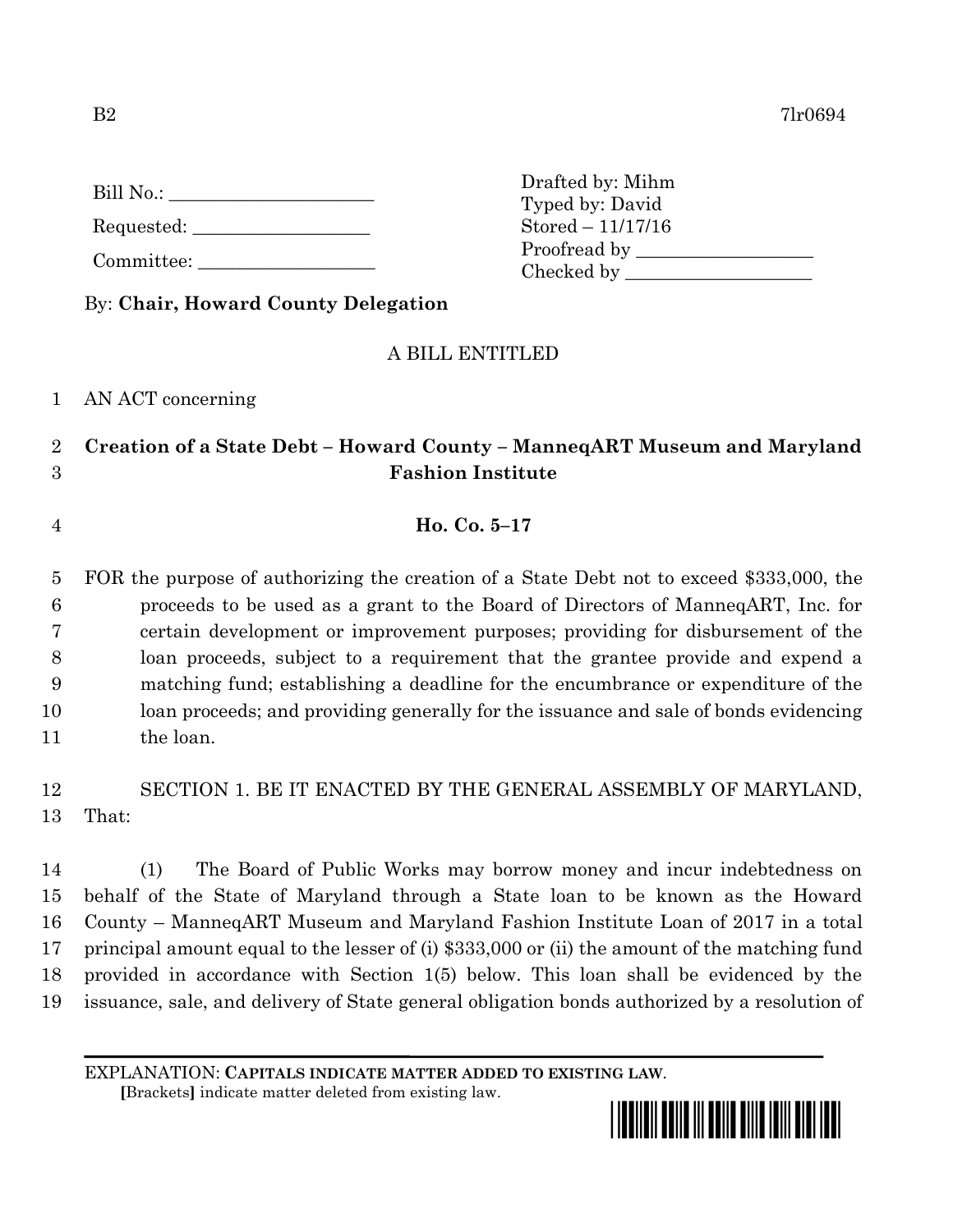## 7lr0694

 the Board of Public Works and issued, sold, and delivered in accordance with §§ 8–117 through 8–124 and 8–131.2 of the State Finance and Procurement Article.

 (2) The bonds to evidence this loan or installments of this loan may be sold as a single issue or may be consolidated and sold as part of a single issue of bonds under § 8–122 of the State Finance and Procurement Article.

 (3) The cash proceeds of the sale of the bonds shall be paid to the Treasurer and first shall be applied to the payment of the expenses of issuing, selling, and delivering the bonds, unless funds for this purpose are otherwise provided, and then shall be credited on the books of the Comptroller and expended, on approval by the Board of Public Works, for the following public purposes, including any applicable architects' and engineers' fees: as a grant to the Board of Directors of ManneqART, Inc. (referred to hereafter in this Act as "the grantee") for the acquisition, planning, design, construction, repair, renovation, reconstruction, site improvement, and capital equipping of the ManneqART Museum and Maryland Fashion Institute, located in Howard County.

 (4) An annual State tax is imposed on all assessable property in the State in rate and amount sufficient to pay the principal of and interest on the bonds, as and when due and until paid in full. The principal shall be discharged within 15 years after the date of issuance of the bonds.

 (5) Prior to the payment of any funds under the provisions of this Act for the purposes set forth in Section 1(3) above, the grantee shall provide and expend a matching fund. No part of the grantee's matching fund may be provided, either directly or indirectly, from funds of the State, whether appropriated or unappropriated. The fund may consist of real property, in kind contributions, or funds expended prior to the effective date of this Act. In case of any dispute as to the amount of the matching fund or what money or assets may qualify as matching funds, the Board of Public Works shall determine the matter and the Board's decision is final. The grantee has until June 1, 2019, to present evidence satisfactory to the Board of Public Works that a matching fund will be provided. If satisfactory evidence is presented, the Board shall certify this fact and the amount of the matching fund to the State Treasurer, and the proceeds of the loan equal to the amount of the matching fund shall be expended for the purposes provided in this Act. Any amount of the loan in excess of the amount of the matching fund certified by the Board of Public Works shall be canceled and be of no further effect.